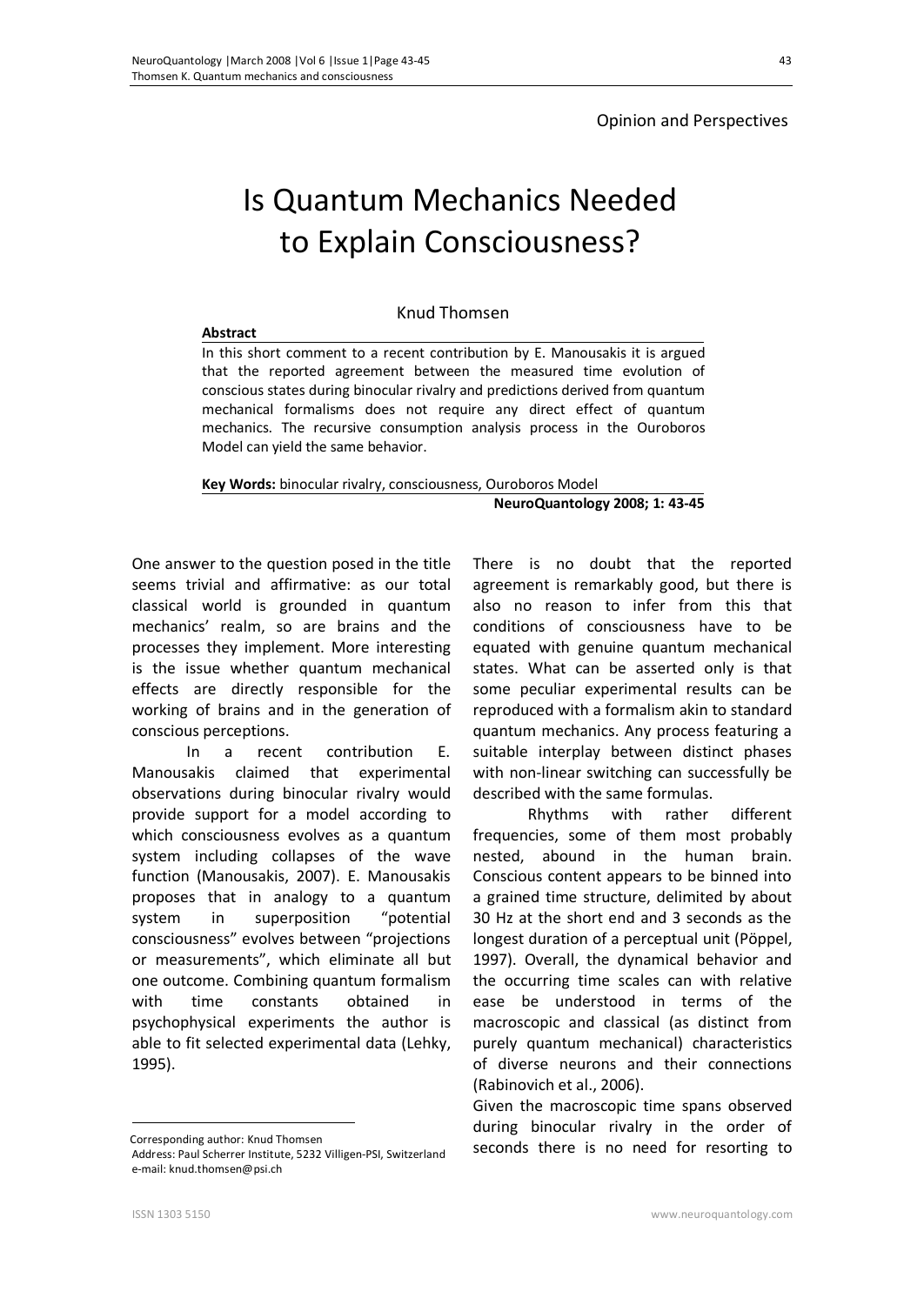quantum mechanical effects to obtain fitting values.

One model which can yield the reported behavior and which can partly be described with E. Manousakis' formalism, is the Ouroboros Model (Thomsen, 1999). It features a basic algorithmic structure for efficient minds. The following initially unconscious activity cycle is identified:

> ... anticipation, action / perception, evaluation, anticipation,...

Extensive evidence in the literature tells that all concepts are organized and stored as schemata, i.e. frames connecting specific constituents. In the Ouroboros Model activation at a time of part of a schema biases the whole structure and, in particular, missing features, thus triggering expectations. An iterative recursive monitor process termed 'consumption analysis' is checking how well such expectations fit with successive activations.

According to the Ouroboros Model, during phases of 'data collection' different, possibly mutual exclusive, frames are activated; the system has not settled on one attribution. When everything fits into a coherent and consistent scheme, consumption analysis records the success and the selected interpretation, whereas the gathering of new data continues. Due to the boundary conditions dictated during evolution for avoiding endless considerations, the process ends in any case after a finite time and the best then available interpretation is accepted.

In binocular rivalry, where it is not possible to arrive at one all-encompassing coherent perception, a second round would find less support from the features 'consumed' just before and instead salient activations that have not been integrated; consequently the perception will switch after a certain amount of new evidence has

accumulated. The implicated thresholds are modulated by many influences, ranging from random noise and the habituation of detectors to biases exerted by the context and attention as well as health and intoxication factors (Lehky, 1995; Tong et al., 2006; Mitchell et al., 2004; Miller et al., 2003; Carter and Pettigrew, 2003).

Interrupting the visual stimuli to the eyes for some time disrupts the perception, and the process only continues as soon as its input is available again (Leopold et al., 2002). Thus, the effect of "freezing" of the temporal evolution can also be understood in the framework of the Ouroboros Model.

Note that the expendability of direct quantum mechanical effects in explaining the observed behavior during binocular rivalry is independent of the arguments whether the internal working of the brain can at all rely directly on genuine quantum mechanical processes (Tegmark, 1999; Hagan et al., 2000).

The point here simply is that truly classical and macroscopic systems can embody algorithms which appear to mimic quantum mechanical effects and thus can be described to some extent using the same formalism. The Ouroboros Model offers one proposal how the reported perceptions and their alternations during binocular rivalry could come about.

Just the same as for the paper by E. Manousakis, nothing of the above makes it easy to understand that activity in the brain "collapsed" into one single pattern should entail conscious awareness (Manousakis, 2007). A detailed account of how the Ouroboros Model comprising Higher Order Personality Activation, HOPA, gives rise to subjective consciousness will be presented elsewhere (Thomsen, 2008).

Returning to the original question asked in the title the answer advocated here is: no.